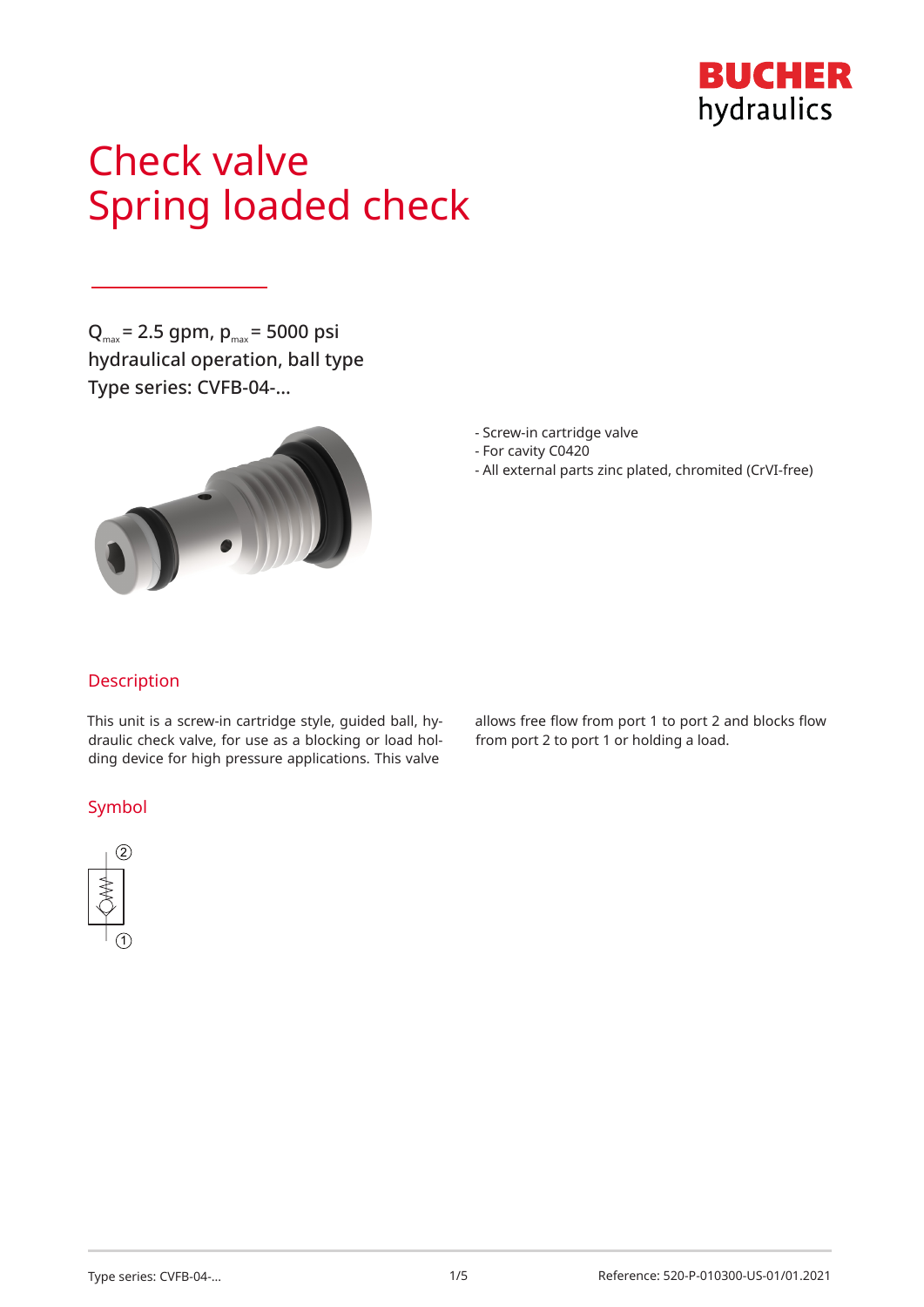

## Technical data

| <b>General Characteristics</b> | <b>Description, value, unit</b>                       |
|--------------------------------|-------------------------------------------------------|
| Function group                 | Check valve                                           |
| Function                       | Spring loaded check                                   |
| Design                         | Screw-in cartridge valve                              |
| Controls                       | hydraulical operation                                 |
| Characteristic                 | ball type                                             |
| Construction size              | SAE 04 / nominal size 3                               |
| Thread size                    | 7/16-20 UNF-2A                                        |
| Mounting attitude              | unrestricted                                          |
| Weight                         | $0.08$ lb                                             |
| Cavity acc. factory standard   | For cavity C0420                                      |
| Tightening torque steel        | $11$ ft $\cdot$ lb                                    |
| Tightening torque aluminium    | $11$ ft $\cdot$ lb                                    |
| Tightening torque tolerance    | ±3%                                                   |
| Minimum ambient temperature    | $-22$ °F                                              |
| Maximum ambient temperature    | $+248 °F$                                             |
| Surface protection             | All external parts zinc plated, chromited (CrVI-free) |
| Available seal types           | several seal types available, see ordering code       |
| Seal kit order number          | NBR: SKN-0421 / FKM: SKV-0421                         |

| <b>Hydraulic Characteristics</b>                                              | <b>Description, value, unit</b>                                                     |
|-------------------------------------------------------------------------------|-------------------------------------------------------------------------------------|
| Maximum operating pressure                                                    | 5000 psi                                                                            |
| Maximum flow rate                                                             | $2.5$ gpm                                                                           |
| Flow direction                                                                | see symbol                                                                          |
| Hydraulic fluid                                                               | All general purpose hydraulic fluids such as MIL-H-5606, SAE-<br>#10, SAE-#20, etc. |
| Minimum fluid temperature                                                     | $-13 °F$                                                                            |
| Maximum fluid temperature                                                     | $+176$ °F                                                                           |
| Viscosity range                                                               | 10  500 mm <sup>2</sup> /s (cSt)                                                    |
| Recommended viscosity range                                                   | 15  250 mm <sup>2</sup> /s (cSt)                                                    |
| Minimum fluid cleanliness (cleanlineless class according to ISO<br>4406:1999) | class 18/16/13                                                                      |
| Internal leakage flow rate                                                    | 5 drops/min maximum at 5000 psi                                                     |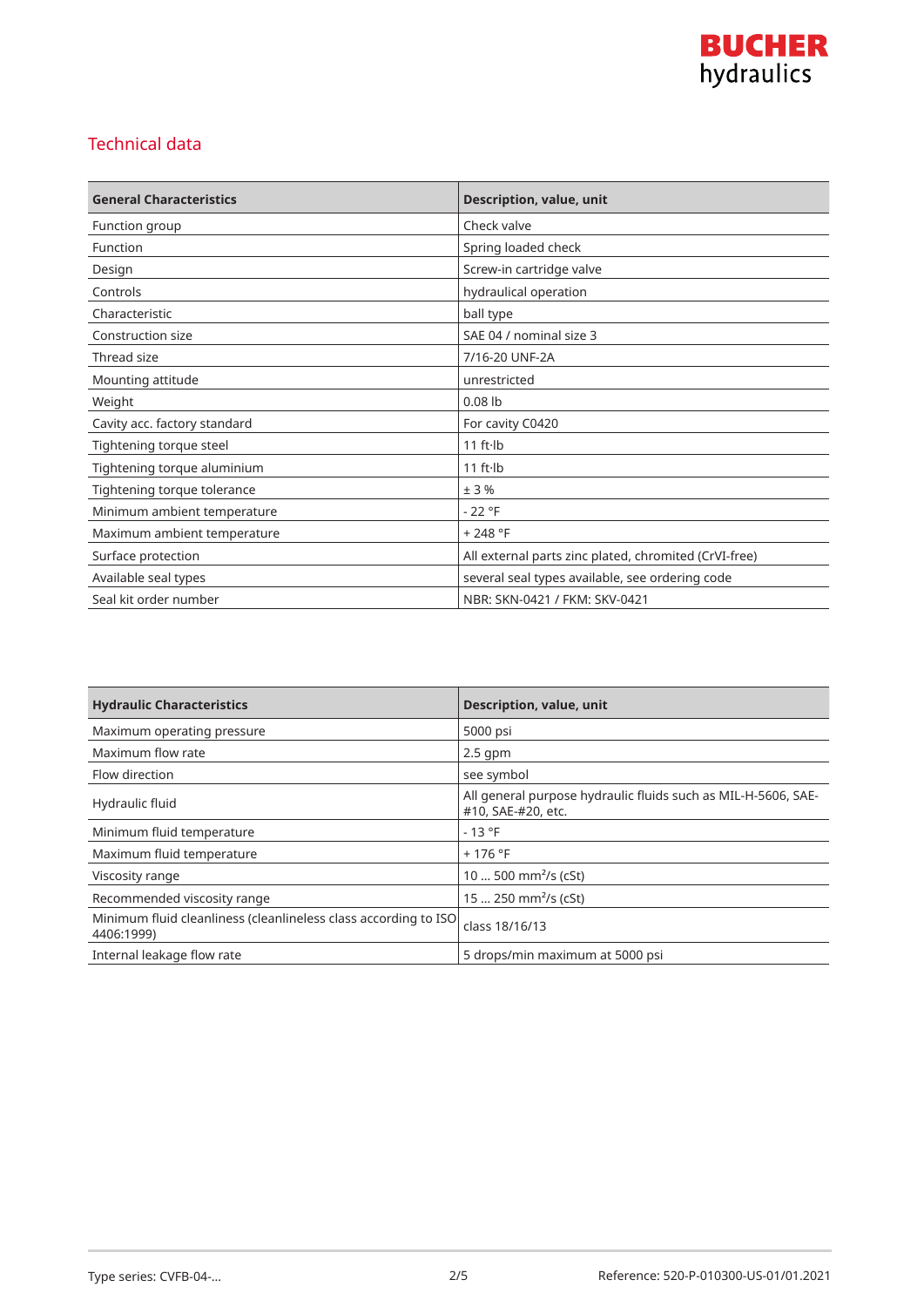

# Performance graphs

measured with oil viscosity 28.5 mm²/s (cSt)

 $Δp = f (Q)$  Pressure drop-flow rate characteristic  $Δp [psi (bar)]$ 

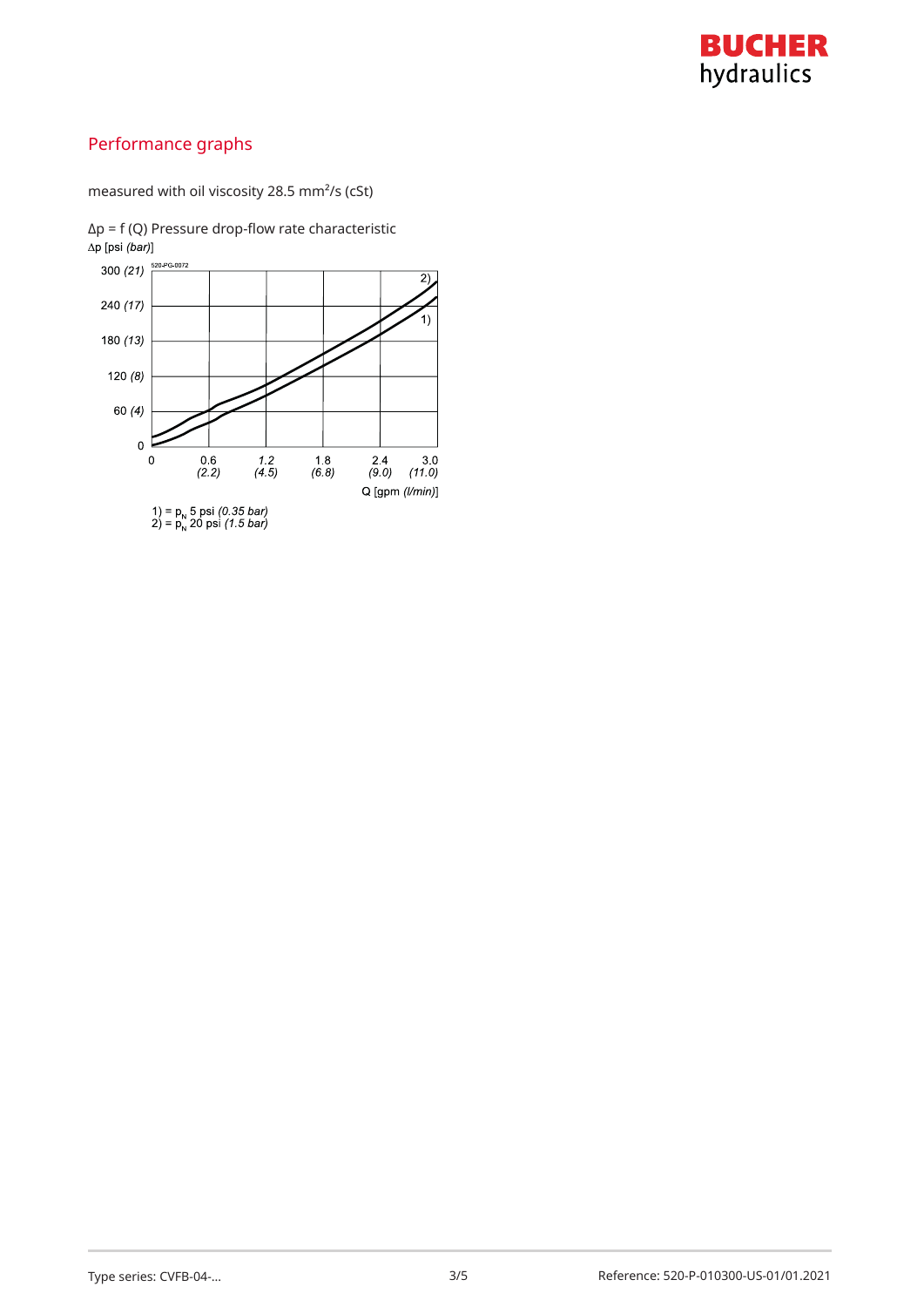

## Dimensions and sectional view



## Installation information

### **ATTENTION!**

Only qualified personnel with mechanical skills may carry out any maintenance work. Generally, the only work that should ever be undertaken is to check, and possibly replace, the seals. When changing seals, oil or grease the new seals thoroughly before fitting them.

#### **NOTE!**

The seals are not available individually. The seal kit order number can be found in the chapter "Technical data".



## **NOTE!**

1) When fitting the screw-in cartridge valve, use the specified tightening torque. The value can be found in the chapter "Technical data".